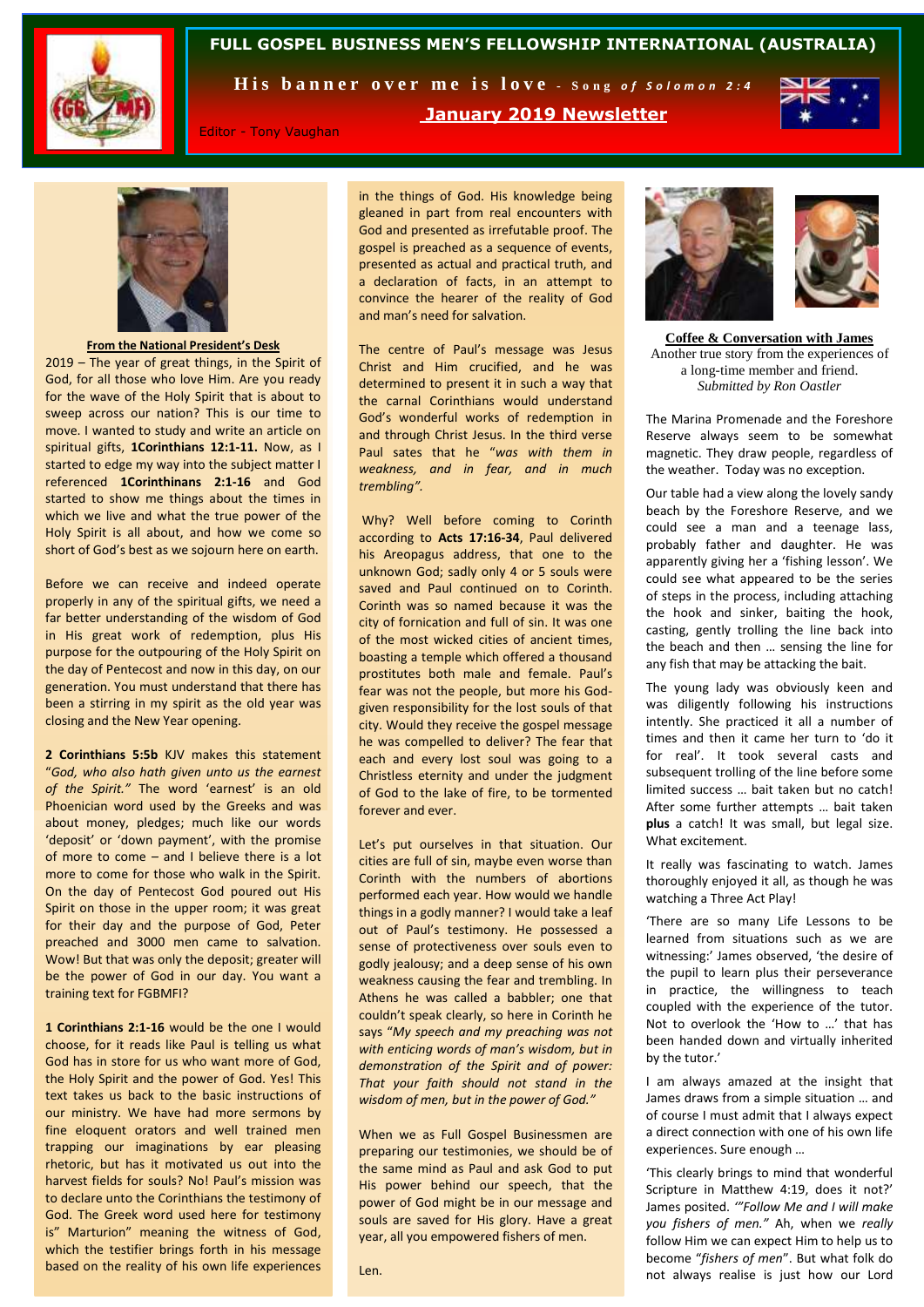

## **January 2019 Newsletter**

#### accomplishes this within us.'

James was apparently about to connect the Father and Daughter scenario - that we were watching right here - with the promise of Jesus to make us "*fishers of men*". However, before he did so he established a clear caveat.

'No eternal work of redemption may be accomplished without the sovereign work of the Holy Spirit- and that requires His working in and through us,' James declared. 'That applies to our own Salvation as well as to our fulfilling of The Great Commission of Matthew 28:19, 20 *"Go therefore and make disciples…"* in the name, the authority and the power of God.'

'Now, you may remember a short discussion you and I once had about the basic reasons why folk are not being *fishers of men*.' James continued. 'Those reasons are *indifference, inhibition and inability*, with the solutions being: catching the "*Vision"* – seeking the "*Anointing"* of The Holy Spirit and – learning the "*How to"* of fishing for men.'

'What we are seeing here, with the father and daughter, is a practicum – and it follows a basic model. You tell them how, you show them how, you let them try and you reinforce or redirect their efforts.'

James was on a roll with his expertise as a consultant, but not before a final word, 'Jesus demonstrated this so perfectly when, having taught The Twelve, having demonstrated "the way", he sent them out to experience it themselves as we read in Mark 6:7.'

'I had the privilege' James continued, without drawing breath, 'of running a practicum in Newcastle, for the men of our Fellowship. They were all committed Christians who were endeavouring to walk in the anointing of the Holy Spirit. They all had a desire to be *fishers of men*, fulfilling The Great Commission. What they were looking for now was the *How to* of being a *fisher of men*. Included in the group was a lady who was a high-school teacher in the Hunter Area who was a friend of the Chapter President. She told me that she had shared faith with many students but never had seen any of them come to know Christ – she wanted to learn more.'

'Well,' said James, launching into his narrative, 'with an early start, we had a good half day to get folk started on this important undertaking. In four steps we covered the Principles, the Preparation, the Process and the Practice much like the fishing lesson we were observing on the beach here.'

'The *Principles* included the 'Power of a Testimony' that is scripturally based, the "Power of Expectation" based on faith, and the "Power of Encouragement" based on our ambassadorial role.

'The *Preparation* included preparing a *testimony outline* that can be shared briefly or more fully, that covers the situation before your commitment to Christ, how you came to know Him and the situation now. Preparation also includes having our heart ready every day, that is ready to 'go fishing' – that our relationship with our Lord plus an alertness to the opportunities that are there.'

'For the *Process*, we covered a comfortable approach to actually presenting the Gospel – that is based on the Scriptures and clearly linked to them.'

'Finally, the *Practice*. Basically, we practiced on each other … getting used to sharing testimony, to talking about God's plan of salvation, to encouraging someone to respond to God's call to reconciliation.'

'These wonderful folk left the session that day with an increased comfort level about sharing faith and fulfilling the real role of an ambassador for Christ. That was all good. But the most wonderful thing for me happened some week or so later. I received a lovely 'thank-you' letter from the lady high-school teacher, telling me that within a week she had led her first student to faith in Christ. She felt so blessed – and of course, so did I. What greater joy than being an ambassador, fulfilling the Great Commission, sharing faith effectively and seeing someone come to faith in Christ and being reconciled to the Father. Yes!'



# *How to Fan the Flame that God has Placed in You*

*- By JB Cachilla*

*"Therefore I remind you to stir up the gift of God which is in you through the laying on of my hands." (2 Timothy 1:6)*

We believers are told to fan the flame that God has placed in us. We are told to stir up the gift that is placed in us so we can serve the Lord with all our might. When we do that, we will be able to do so much more for the Lord in His Kingdom. That said, how do we fan that flame? How do we cause it to grow larger and larger, that it gets to bring warmth to many who are getting cold?

**Fanning the flame -** In the verse indicated at the top of this article, we read that the apostle Paul was reminding Timothy of something very important: stirring up the gift of God in him. Many Christians do this the wrong way, simply because they don't know how to. Some Christians think it's through some sort of emotional (even mystical) event where everyone cries while the minister is praying for them or speaking some declarations over them. While God does bring us to tears sometimes when He ministers to us, crying (and many other emotional expressions) is not a sure sign that a flame is being fanned. Some others think it's by joining a group of passionate Christians. While that may be helpful indeed, some Christians who don't know or understand God's individual plan for them yet will end up carrying someone else's flame.

To help us understand what it takes to fan the flame, let's look at what is needed to make a fire:

**1) Fuel - God's word -** First, we'll need something to burn. If we want to keep God's flames burning bright inside of us, we'll need His word to keep it burning. Why God's word?

*"So then faith comes by hearing, and hearing by the word of God." (Romans 10:17)*

The Lord Jesus Himself said that only those things that the Father shows or tells Him to do are the things that He does:

*"Then Jesus answered and said to them, "Most assuredly, I say to you, the Son can do nothing of Himself, but what He sees the Father do; for*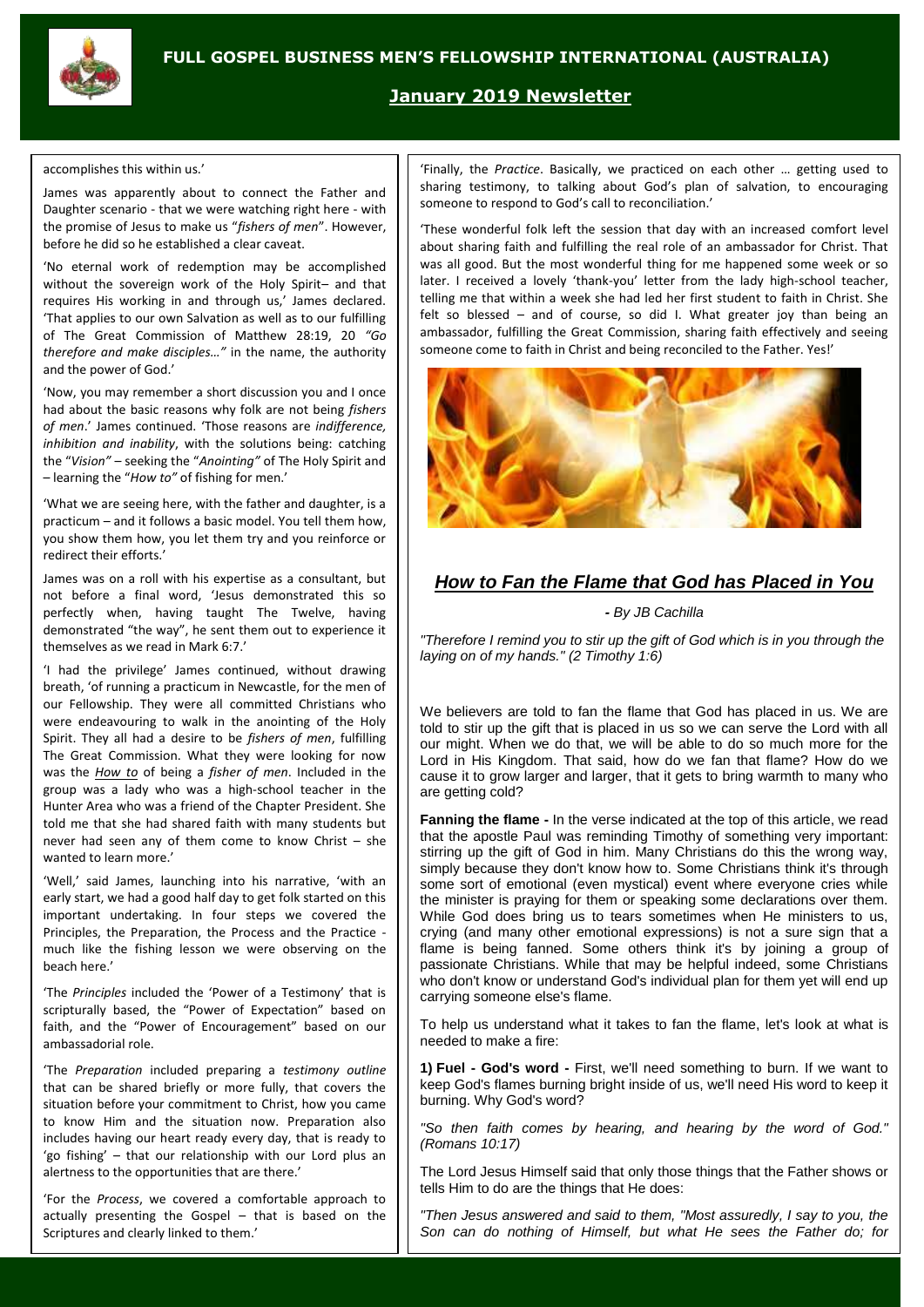## **January 2019 Newsletter**



*whatever He does, the Son also does in like manner." (John 5:19)*

If Jesus is like that, then we should be like that too.

#### **2) Heat - God's Love**

Next, we'll need heat to burn the fuel. For this, we need the love of God and His compassion for everyone. We can have the gifts but if we don't have God's love, these gifts won't be used for His purposes.1 Corinthians 13:1-3 tells us,

*"Though I speak with the tongues of men and of angels, but have not love, I have become sounding brass or a clanging cymbal. And though I have the gift of prophecy, and understand all mysteries and all knowledge, and though I have all faith, so that I could remove mountains, but have not love, I am nothing. And though I bestow all my goods to feed the poor, and though I give my body to be burned, but have not love, it profits me nothing."*

#### **3) Oxygen - God's Holy Spirit**

Lastly, we'll need an oxidizer or ambient air to allow the heat to burn the fuel. Without this component, fire will be extinguished. For this, we'll need the Spirit of God to allow us to grow in faith and love. The enemy strives to extinguish the Holy Spirit's work in our lives, because he knows that if the Spirit of God succeeds in doing His work in us, we will be very fruitful for the Lord's purposes.

So why do we need the Holy Spirit to fan the flames that God has placed in us? It's because these gifts are from Him.

*"There are diversities of gifts, but the same Spirit. There are differences of ministries, but the same Lord. And there are diversities of activities, but it is the same God who works all in all. But the manifestation of the Spirit is given to each one for the profit of all." (1 Corinthians 12:4-7)*

God's Spirit is there to allow us to live the Christian life successfully. Without Him, we won't make it: - *"This is the word of the Lord to Zerubbabel: 'Not by might nor by power, but by My Spirit,' says the Lord of hosts." (see Zechariah 4:6)*

**In closing -** Friends, let us fan the flame that God has placed in us. It's His gift, but it's our responsibility to make it grow with His help.







**Membership**

Full Gospel Business Men's Fellowship International (Australia) is open to all men who wish to be part of this vibrant organisation, who have a heart to reach others and bring them into a relationship with Jesus Christ. You must read and understand our Doctrinal Statement and be willing to serve as a chapter member giving of your time and expertise.

Please return your completed membership application (along with our doctrinal statement) form our Membership Director, Daniel Wright - PO Box 129 Taigum Qld 4018. Telephone: 0404 004 946. Membership forms can be printed from our website: **fgbmfiaustralia.com**

Membership fees are \$100.00 per annum. To have an effective Fellowship we need all members to pay their dues to fund the ongoing expenses of the Fellowship as per the budget approved by the National Board. Being paid up members of the Fellowship is important and all personnel should hold their membership as significant and of value. Being members allows you to experience all the benefits that are associated with the organisation including being able to vote and have your say at the appropriate time. If you have no chapter in your area or it is not functioning your membership will be held as a National member. Those already in an active chapter will also be National Members and then chapter members. This way all members are included and not overlooked when information is being passed on.